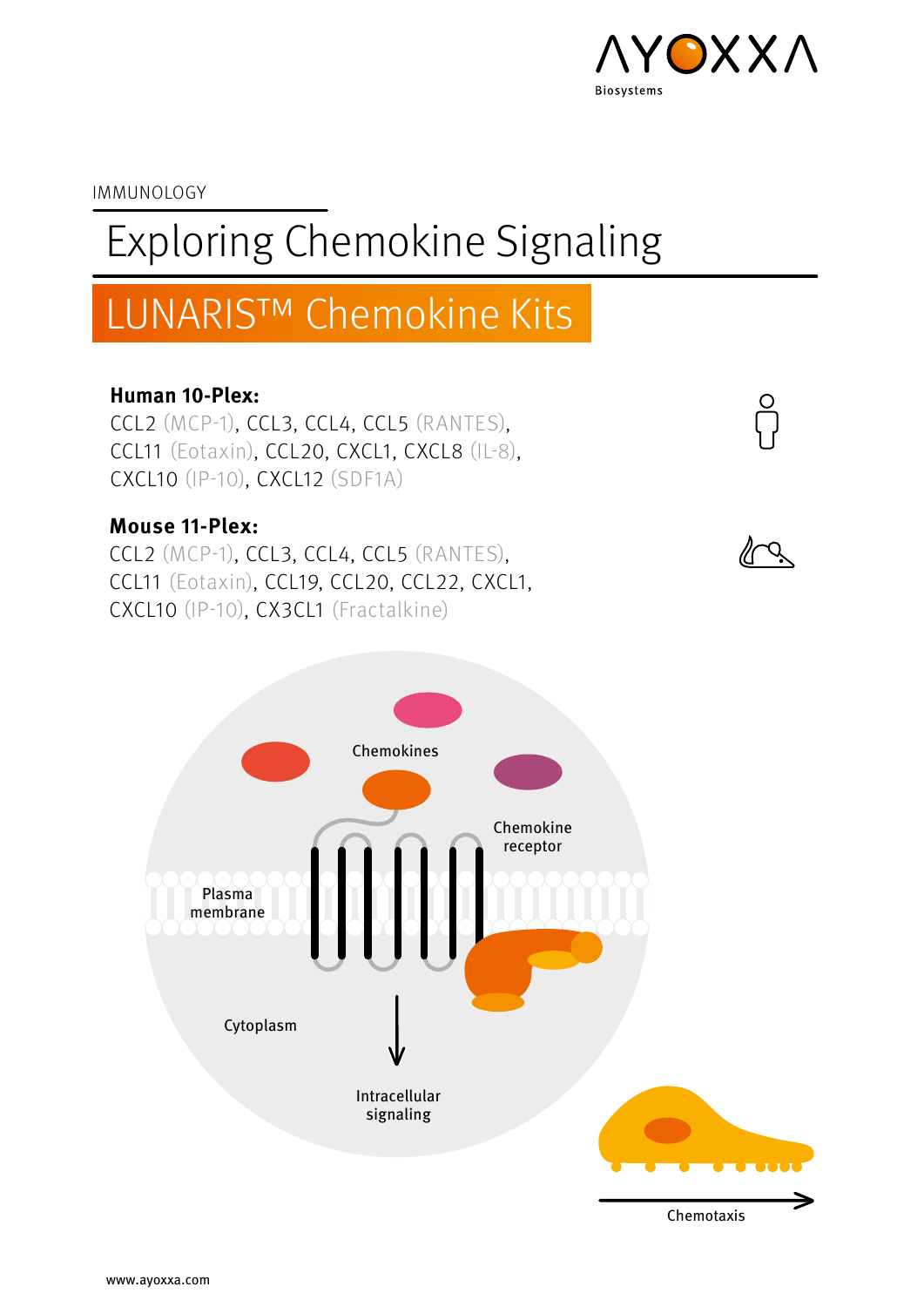

# LUNARIS™ Human & Mouse Chemokine Kits Validated, scalable, robust

- Validated for quantitative analysis of up to 12 different chemokines in one sample
- > Profile homeostatic and proinflammatory chemokine signatures in sample volumes as low as 3  $\mu$ L
- Scalable and standardized assay architecture with robust chemistry guarantees reproducibility
- Harmonized panels for human and murine samples allow rapid translation of results from lab to clinic

#### **LUNARIS™ Human 10-Plex Chemokine Kit**

Quantifies CCL2 (MCP-1), CCL3, CCL4, CCL5 (RANTES), CCL11 (Eotaxin), CCL20, CXCL1, CXCL8 (IL-8), CXCL10 (IP-10), CXCL12 (SDF1A) in serum and cell culture supernatant.

#### **LUNARIS™ Mouse 11-Plex Chemokine Kit**

For Research Use Only. Not for use in diagnostic procedures. Quantifies CCL2 (MCP-1), CCL3, CCL4, CCL5 (RANTES), CCL11 (Eotaxin), CCL19, CCL20, CCL22, CXCL1, CXCL10 (IP-10), CX3CL1 (Fractalkine) in serum and cell culture supernatant.



### Chemokine Signaling

Chemokines constitute the largest family of cytokines and mediate versatile and powerful signaling in cell migration, homeostasis, inflammation, angiogenesis, embryogenesis, cancer metastasis and several other medically relevant functions.

The four classes of chemokines initiate complex signaling cascades by binding to specific 7-transmembrane G proteincoupled receptors.

Building fine-tuned concentration gradients, chemokines exert precise control of diverse regulatory pathways and cause pleiotropic effects that extend far beyond their originally described role as leucocyte chemoattractants. A plethora of literature bears witness to the known importance of these small cytokines in a vast number of biological functions, while a growing number of publications hints at a yet undescribed complex interplay between target cells and their respective chemokines.

Chemokine repertoires of some signaling axes are extensively conserved between mice and humans, making murine models the system of choice in more than just immunology contexts.

#### **Relevant research areas:**

- Inflammation and infection biology  $\geq$
- $\geq$ Allergy and autoimmune disease
- Hematopoiesis and angiogenesis  $\geq$



**Analytes contained in LUNARIS™ Chemokine Kits grouped by cellular function**

Note: CXCL12 is mainly involved in bone marrow homing (e.g., retention of granulocytes, B cells and monocyte precursors).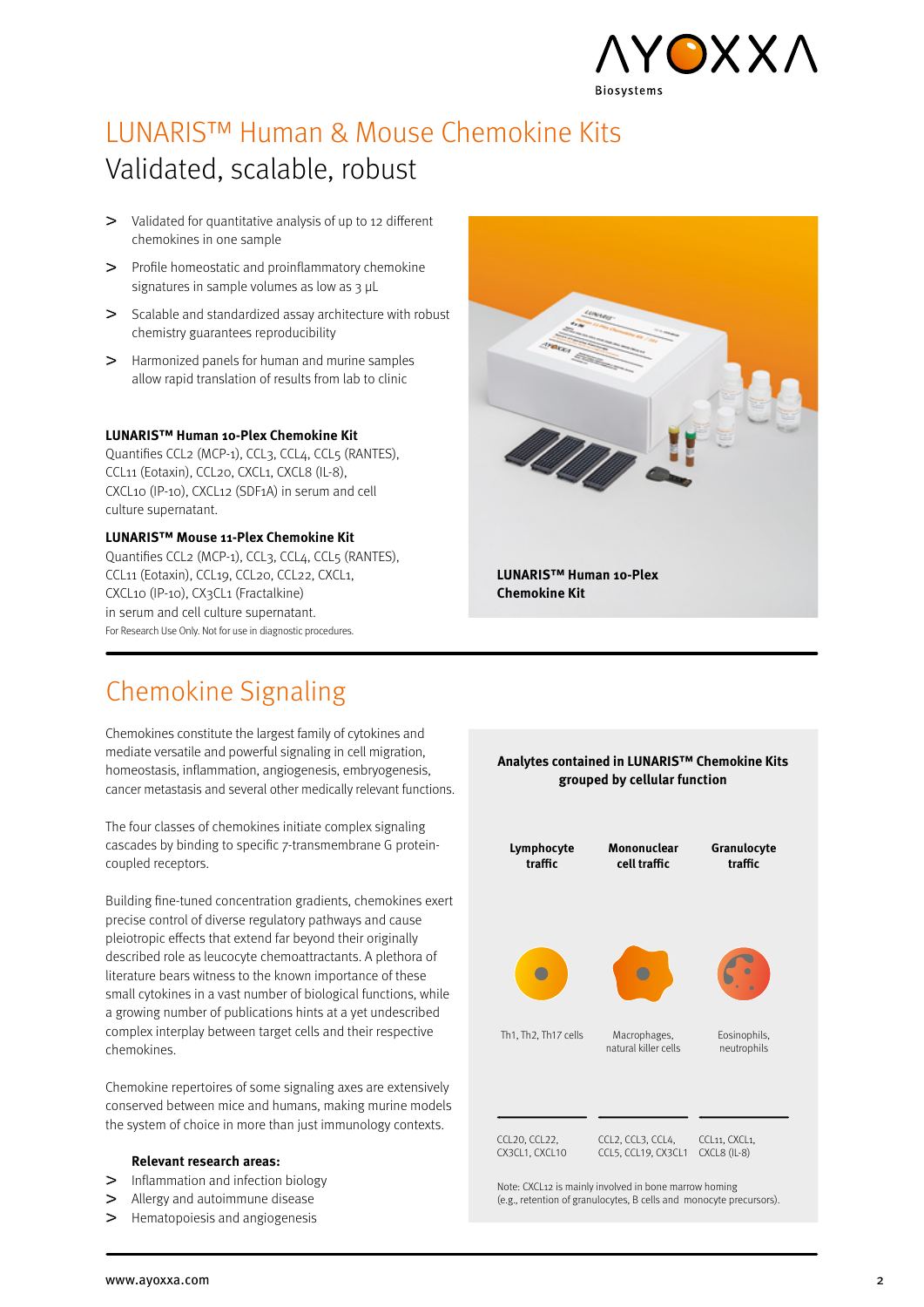

# Excellent Data Quality Validation of LUNARIS™ Human 10-Plex Chemokine Kit\*

#### **Table 1: Performance**

Median assay parameters determined for a twelve point standard curve in more than ten experiments. Limit of detection (LoD), lower limit of quantification (LLOQ), and upper limit of quantification (ULOQ) given in pg/ mL; dynamic range (DR) on a log scale.

#### CCL2  $\overline{c}$ CCL4 CCL5 CCL11 CCL<sub>20</sub> CXCL1 CXCL8 CXCL10 CXCL12 0.2 4.7 5.2 2.1 3.6 5.9 10.6 0.3 8.2 42.7 0.7 6.1 12.3 3.3 7.4 12.3 20.5 0.4 20.5 61.4 2.6 2.8 2.7 3.3 3.3 3.1 3.3 2.4 3.7 4.2 400 600 480 2000 1800 1200 2000 240 5000 15000

#### **Figure 2: Accuracy**

Median recovery rate from 10 experiments quantifying markers in quality control samples spiked at two different concentrations into cell culture supernatants. The targeted recovery range (70–130%) is denoted by the dotted lines/grey shaded area.



\*Validation data of the corresponding mouse kit are available upon request.

#### **Figure 1: Performance** Bar diagram depicting the

median assay parameters shown in table 1. The orange bars represent the dynamic range of the assay from LoD (left border) to the ULOQ (right border). The LLOQ is depicted as a white line.



#### **Figure 3: Precision**

Between-run precision (BRP) of QC samples spiked into cell culture supernatants. Each data point represents the median between-run precision of two different QC sample concentrations measured in 10 experiments. The targeted precision (<20%) is denoted by the dotted lines/grey shaded area.



## LUNARIS<sup>\*</sup>Technology Innovative technology for translational proteomics

- **Ease of readout and handling**  $\geq$
- **Fully integrated system**  $\mathbf{I}$
- **Flexible scalability from low to high throughput**  $\mathbf{v}$
- **Readout of 384 samples in less than one hour**  $\geq$

AYOXXA's proprietary LUNARIS™ platform for multiplex protein analysis is a fully integrated and scalable system. A dedicated reader automates image-based analysis of immunoassay beads in a planar array, so every bead is read and every bead counts.

LUNARIS™ is optimized for sample volumes as low as  $3$  µL – one-tenth the volume required for similar technologies – yet allows full multiplex testing without compromising data quality or precision from precious samples.

With advantages of superior data quality, workflow flexibility and conservation of precious samples, LUNARIS™ enables reliable quantification of biomarkers from model to man– from lab to clinic – from data to insight.

# **LUNARIS<sup>™</sup> Services** Multiple options to access the advantages of LUNARIS™

#### **Complete testing and readout services**

- **Send in samples for testing and receive a complete analysis report**
- **Perform assays in your lab, then send in completed assay plates for readout**

#### **Innovative panel development**

- **Custom panel configuration**
- **Custom multiplex assay development**